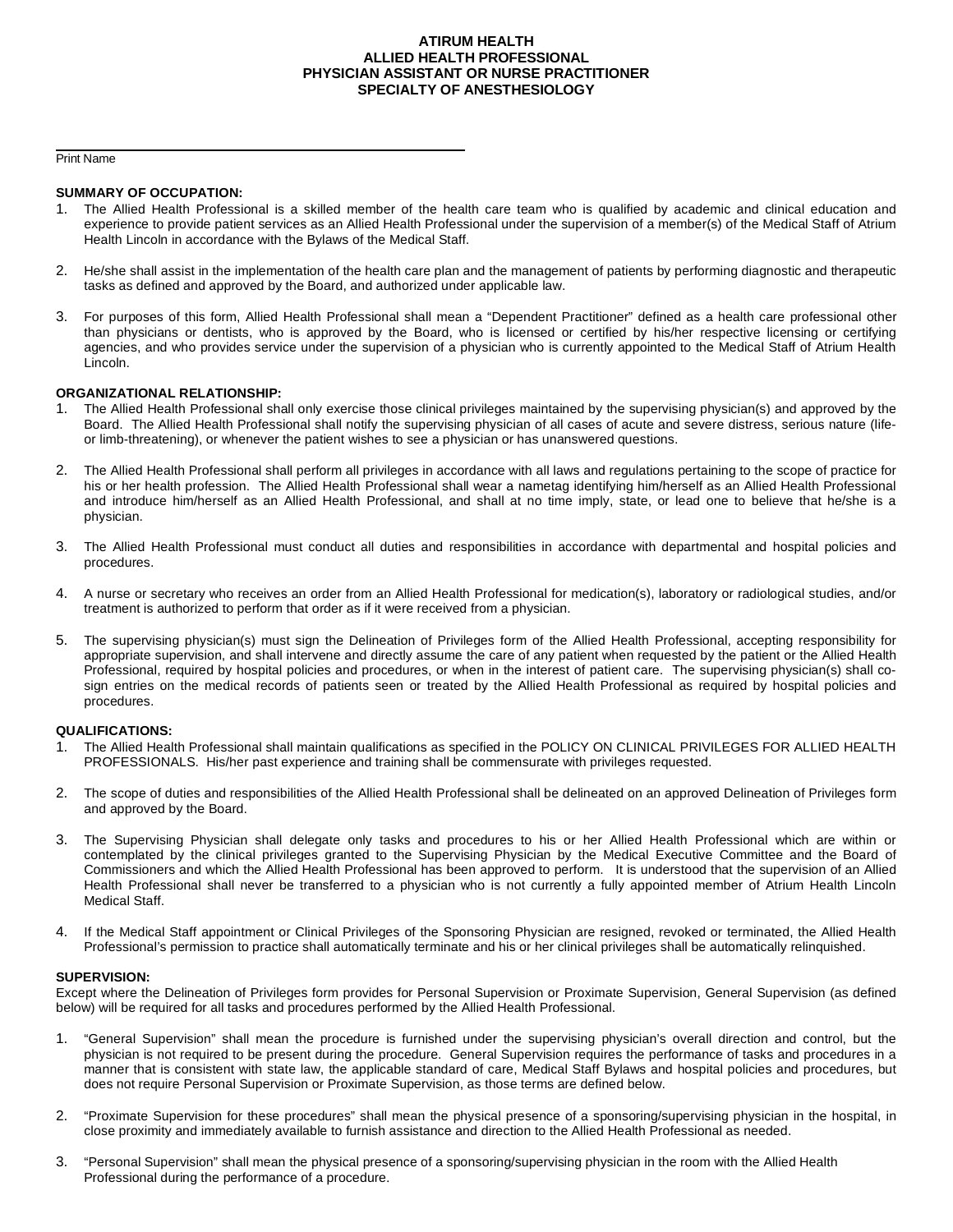### **ATRIUM HEALTH DELINEATION OF PRIVILEGES FORM ALLIED HEALTH PROFESSIONAL PHYSICIAN ASSISTANT OR NURSE PRACTITIONER SPECIALTY OF ANESTHESIOLOGY**

**Initial appointment**

**Reappointment**

# **Updated DOP/Sponsoring Physician Change**

# **NOTE: "CORE" privileges cannot be amended or altered in any way. \*SPECIAL PRIVILEGES (SEE QUALIFICATIONS AND/OR SPECIFIC CRITERIA)**

Allied Health Professionals must apply for "CORE" privileges in order to be eligible for special procedure clinical privileges.

### **\* SPECIAL PRIVILEGES WITH QUALIFICATIONS AND/OR SPECIFIC CRITERIA - PROVIDE THE NUMBER OF PROCEDURES PERFORMED WITHIN THE PAST TWO YEARS AND FACILITY WHERE THE PROCEDURES WERE PERFORMED.**

| <b>CHSL</b> |             | TELEMEDICINE PRIVILEGES FOR ALLIED HEALTH PROFESSIONALS                                                                                                                                                                                                                                                                                                                                                                                                                                                                                                                                                                                                                                            |
|-------------|-------------|----------------------------------------------------------------------------------------------------------------------------------------------------------------------------------------------------------------------------------------------------------------------------------------------------------------------------------------------------------------------------------------------------------------------------------------------------------------------------------------------------------------------------------------------------------------------------------------------------------------------------------------------------------------------------------------------------|
|             | AHP-ANS-TEL | Telemedicine privileges are defined as privileges for the use of electronic communication or other<br>communication technologies' to provide or support clinical care at a distance. Telemedicine privileges<br>shall include consulting, prescribing, rendering a diagnosis or otherwise providing clinical treatment to a<br>patient using telemedicine in accordance with all laws, regulations, hospital guidelines and the Bylaws of<br>the Medical and Dental Staff. The Supervising Physician shall remain responsible for all clinical activity<br>of the Allied Health Professional.<br>PLEASE NOTE: Telemedicine activities require prior approval from the Medical Executive Committee. |

| <b>CHSL</b> |           | ANESTHESIOLOGY CORE CLINICAL PRIVILEGES                                                                                                                                                                                                                                                                                   |  |  |  |  |
|-------------|-----------|---------------------------------------------------------------------------------------------------------------------------------------------------------------------------------------------------------------------------------------------------------------------------------------------------------------------------|--|--|--|--|
|             | AHP-ANS-1 | Administration of specific type's of anesthesia for assigned cases as directed by supervising<br>physician; pre-anesthesia evaluation and preparation; assess, stabilize and determine the<br>disposition of patients with emergent conditions. The Allied Health Professional may not admit<br>patients to the hospital. |  |  |  |  |

The Allied Health Professional may, in consultation with the supervising physician, perform the following duties: collection and record of data for consultation; perform or assist with therapeutic procedures and tests routinely accepted, within the practice of the supervising physician; provide patient teaching, counseling and instructions as appropriate, and interpretation of physician orders to patient/family; monitor patient status before, during, and after anesthesia is administered; initiate referral to appropriate physician or other healthcare professional of problems that exceed the Allied Health Professional's scope of practice; order other therapies when indicated; obtain and record medical/social history; and write discharge summaries.

| <b>CHSL</b> |               | SPECIAL PROCEDURES RELATED TO ANESTHESIOLOGY                  |                                              |               |      |          |  |
|-------------|---------------|---------------------------------------------------------------|----------------------------------------------|---------------|------|----------|--|
|             |               | <b>**PROXIMATE SUPERVISION REQUIRED</b>                       | <b>Minimum</b><br><b>Number</b><br>Performed | <b>Number</b> | Year | Location |  |
|             | AHP-ANS-2(a)* | Trigger point injections                                      | 10                                           |               |      |          |  |
|             | AHP-ANS-2(b)* | Reprogramming spinal cord and peripheral<br>nerve stimulators | 10                                           |               |      |          |  |

# **\* REQUIRED PREVIOUS EXPERIENCE:**

- 1. Applicants must present evidence of appropriate training; **AND**
- 2. Demonstrated current competence and evidence of performance within the past twenty-four (24) months of at least the "minimum number performed" as indicated above.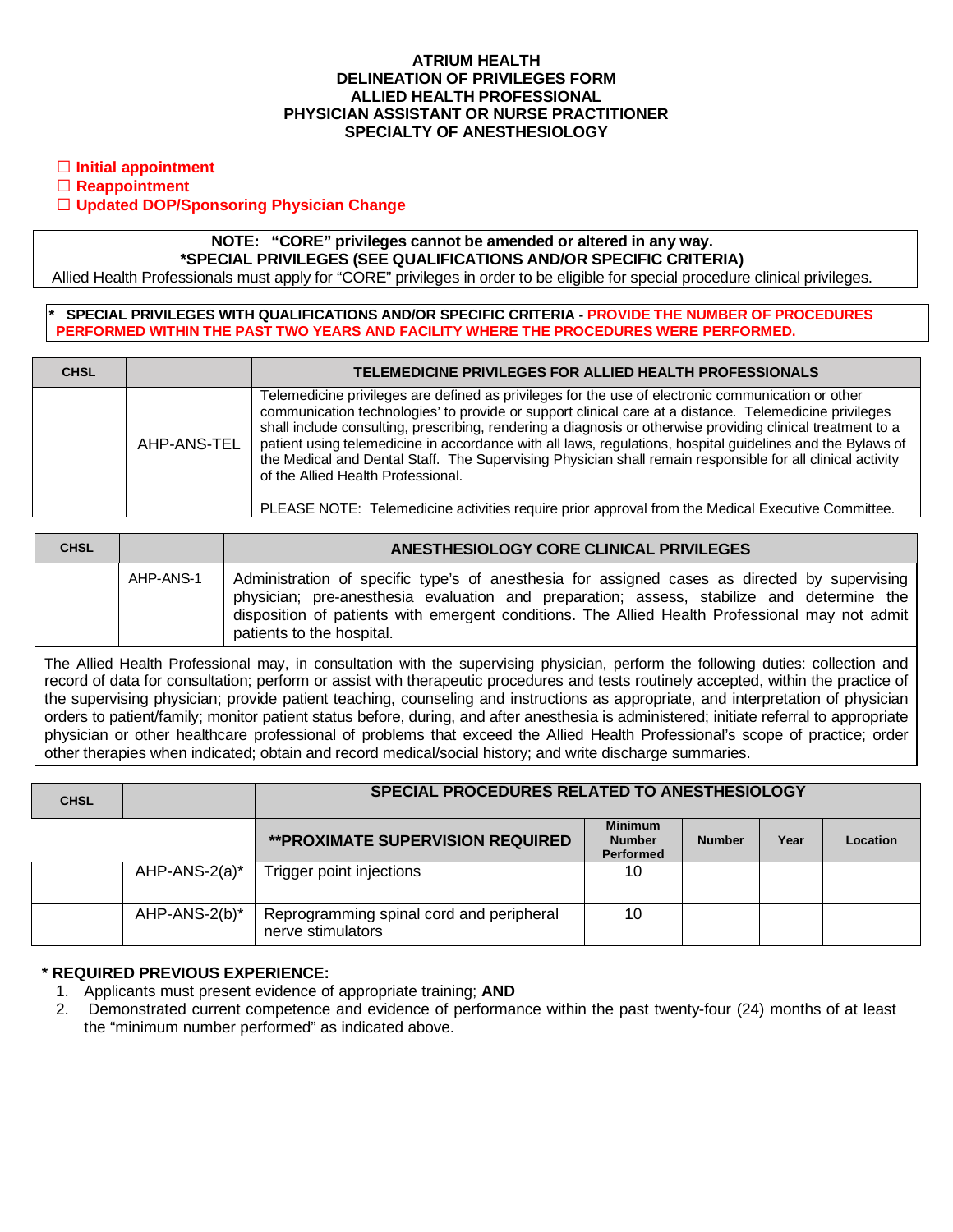# **CRITERIA FOR MAINTENANCE OF PRIVILEGES:**

The Practitioner must provide documentation of current competence and performance of a minimum of ten (10) representative samples of the (AHP-ANS-2) special procedures over a twenty-four (24) month period based on results of ongoing professional practice evaluation and outcomes to be eligible to reapply for the special procedures. This will be reviewed at the time of reappointment. Practitioners who would like to continue hold any special privileges (AHP-ANS-2) but are unable to document the minimal number of ten (10) representative samples will be requested to voluntarily withdraw their request for such privileges.